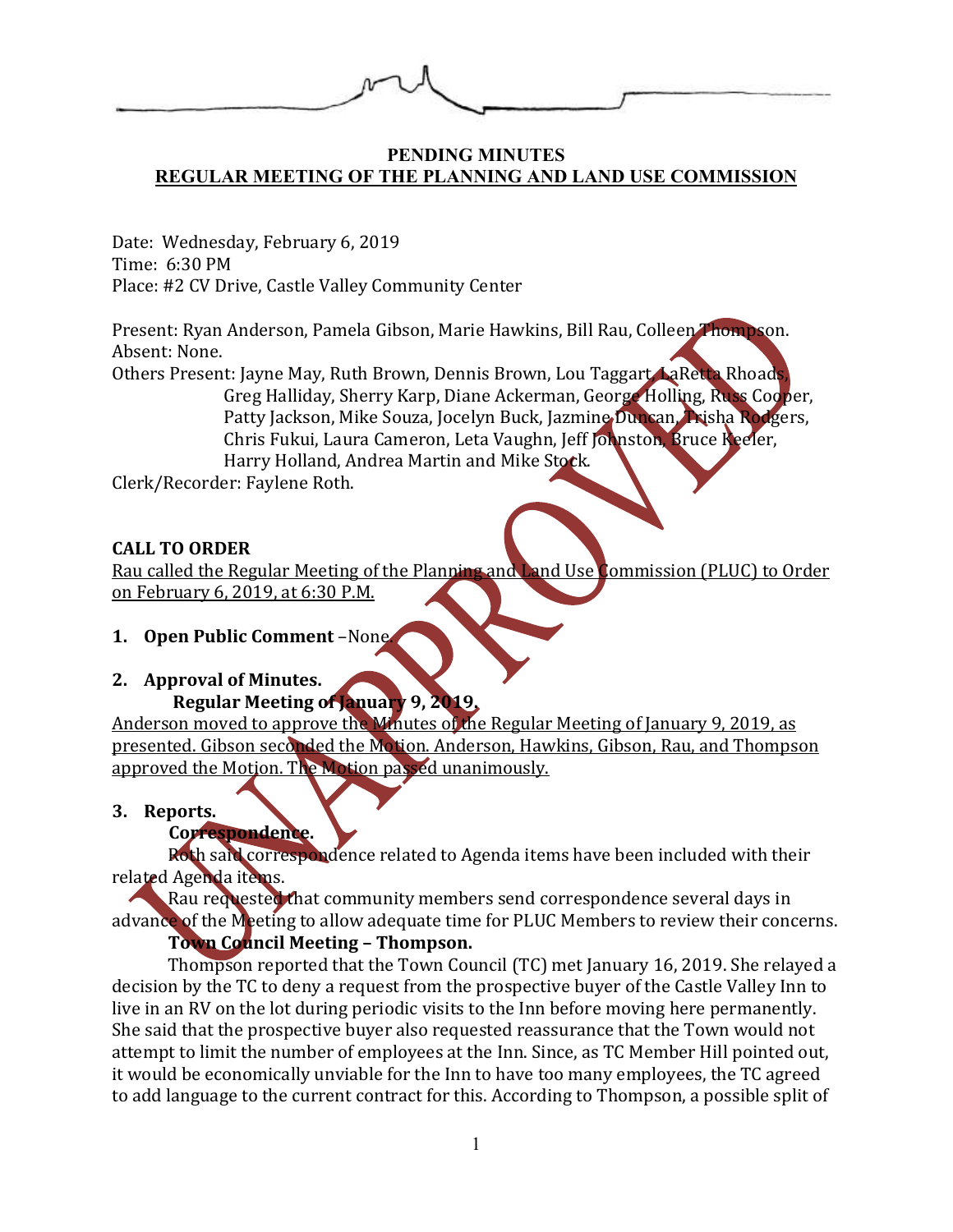

legal expenses between the Inn and the Town was discussed, but Mayor Duncan added that might not happen.

Thompson also reported that proposed revisions to Ordinance 95-6 were accepted by the TC. She said the details regarding septic permits are still to be worked out between the Town and the Health Department (SEUHD), after which the Ordinance can be amended again. Rau asked if any contact with SEUHD had been made. Mayor Duncan said, "Not yet."

In addition, Thompson said that the TC considered the value of Castle Valley getting certified as a Dark Sky Community, but the general reaction from the TC was that the guidelines were lengthy and stringent. The TC suggested including this as a survey question for the General Plan.

Thompson said that the TC also dropped the Temporary Land Use Regulation [moratorium] for permitted and conditional use permitted livestock in 85-3 from its Agenda.

### **Permit Agent – Building Permit Agent – Thompson.**

- **Permit Activity** Thompson reported that a residential building permit on Lot 152 was approved and a Certificate of Occupancy inspection was completed on Lot 178. In addition, she said, a routine Conditional Use Permit was granted for internet publishing on Lot  $178$ .
- **Updates on Recent Applications Thompson said she is working on a** routine solar permit application for Merrill Brady on Lot 447.

**Procedural Matters** – Rau informed PLUC Members of a land-use training opportunity in Moab on Saturday, February 23, at a cost of \$10.00. He encouraged PLUC Members to attend and said that attendees would have the fee reimbursed, although Thompson said she was not charged any fee when she signed up.

- **General Plan Survey Review** – Rau presented a draft including the changes made at the last PLUC Meeting. Additional edits, additions, and deletions were made, including: How to allow multiple owners to submit individual surveys, best way to assess attitudes toward current Castle Valley tax rate, community interest in strengthening the light ordinance as well as pursuing and International Dark Sky Community designation.

PLUC Members agreed to hold a Workshop Meeting on Wednesday, February 13, 2019, at 6:30 P.M. to devote two hours to the General Plan Survey. Roth will post the announcements for the Workshop which will be open to the public.

## **NEW BUSINESS**

## **4. Discussion and possible action re: amendments Ordinance 85-3 Sections 4.9, 4.9.1, 4.9.2, and 4.10.1.**

Rau explained that the intent of these amendments is to strengthen how Sections 4.9 and 4.10 of Ordinance 85-3 deal with livestock. The proposed amendments also prohibit animals from being herded on Town roads and clarify and strengthen the best management practices for livestock in Section 4.9. Thompson added that animal numbers are not being addressed with these amendments. These amendments, she said, are adapting the specific operating requirements for a conditional use permit for additional animals described in Section 4.10 to the permitted use for livestock allowed in Section 4.9. Major changes are described below.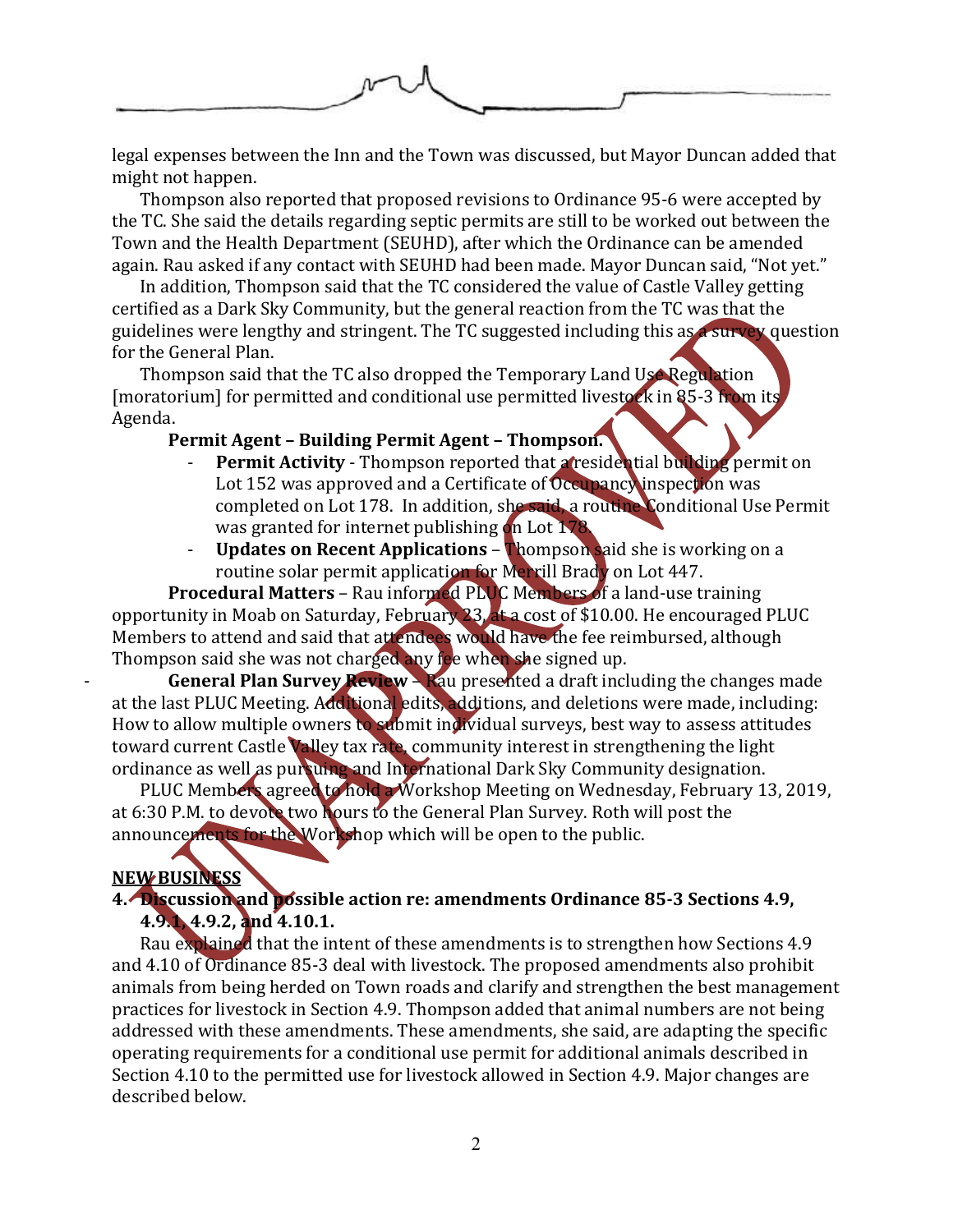

Section 4.9 Introduction, paragr. 3: delete "without permission of…or upon the property of other persons without their permission."

Section 4.9 Introduction, paragr. 4: added specific sources for determining "best management practices": Utah State University Extension, federal Environmental Protection Agency, and "Other county, state, and federal authorities that address livestock best management practices."

Section 4.9.1.D: added the phrase "as specified in Section 4.9."

Section 4.9.1.E: deleted phrase regarding "overcrowding."

Section 4.9.1.H & I: Thompson explained that the required space for medium and large animals needs more work. She said use of the word "exclusively" means that the required space for each animal must be calculated separately to determine the total amount of required space—whether or not the animals are maintained separately or within the same fenced area.

Deleted the italicized line in parentheses that precedes Item 4.10 Introduction.

Section 4.10.1.F: Thompson explained that the one-half (1/2) acre cited for the outside space requirement for large animals does not fit the size of Castle Valley lots. She will revisit the numbers.

Section 4.10.1.H: same problem as F in terms of total space, so this section will require more work. Additionally, the existing language in this section equating 1/10 acre with 2000 ft.<sup>2</sup> is incorrect.  $1/10$  acre is actually 4356 ft.<sup>2</sup>.

Public comments included uncertainty about whether property owners have the right to use their road easement for personal use, the unequal treatment of horses and cows, other scenarios such as horse or ox-drawn carriages as well as walking goats or other livestock on the roads. Another concern expressed was regarding whether compatible animals that herded together would require less total space than if they herded or were kept separately. Another concern was that usable acreage (not total acreage) should be used to determine the number of animal units on a lot. Thompson did say that the one-acre residential exemption for each lot was intended to cover the space for a house, outbuildings, and road easements.

Anderson moved to table Item 4. Gibson seconded the Motion. Anderson, Hawkins, Gibson, Rau, and Thompson approved the Motion. The Motion passed unanimously.

**5. Discussion and possible action re: recommendation to Town Council regarding nonpermanent conditional use permit applications for livestock exceeding the permitted animal units for Lots 54, 55, and 429.**

Rau explained that PLUC Members would first make their comments and submit their questions to the applicant(s) for clarification of their plans and intent after which comments and concerns from the public would be heard. He said each comment would be limited to three minutes until everyone had the opportunity to speak. Rau reminded the audience to speak directly to PLUC Members and to avoid inside conversations.

Rau stated that public comments were welcome and essential for the PLUC in learning what residents think but reminded everyone that the Town's ordinances establish the legal basis for implementing them and that public concerns regarding nuisances or noncompliance with an ordinance must be supported with documented evidence such as a record of dates, times, photographs, and specific impacts. Anderson added that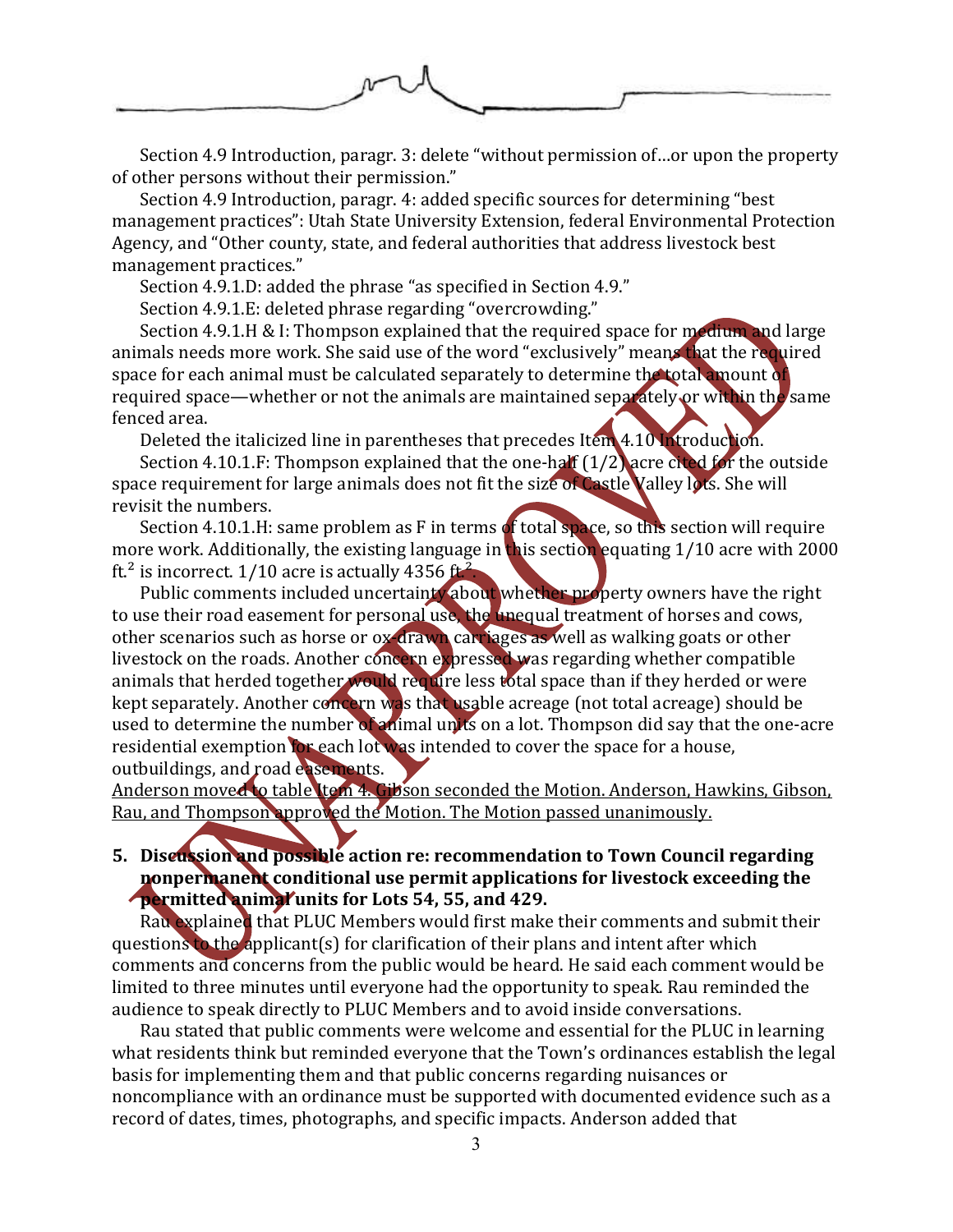

documentation received at the last minute does not allow time for PLUC Members to properly assess the evidence before its Meeting.

Rau stated that the applicant(s) is requesting an increase in the number of animals beyond what is currently allowed without a conditional use permit. He said the [Town] ordinance allows the PLUC to recommend conditions for this permit. He also noted that this conditional use is nonpermanent and its permit must be reviewed and renewed annually.

Thompson asked for clarification of the total number of animals requested for all three lots. Rau added that the designated animal units for cows are not affected by the size of the breed.

Holling responded that the purpose of the application is to allow up to nine  $(9)$  animal units at a time on a single lot but said that the total number of animals on all three lots would never exceed the six (6) permitted animal units per lot. He said they are not requesting a permanent increase in the number of animals but want to have flexibility to increase the number of animals on a single lot for breeding purposes, such as bringing in a bull for a few months. Holling explained that if three (3) additional animals were moved to a lot that already had six (6) animal units, there would be three fewer animals on one of the other lots.

Anderson asked how Lot 429 would be used and indicated he was inclined to only permit animal use for Lots 54 and 55. Holling said they intend to use it as possible housing for some of the younger animals. He said they plan to fence the lot, irrigate it, plant it, and build a pig shed for the young pigs. Holling said there was already a small fenced area on the lot which could be used. Holling added that they do not intend to have so many animals that it would require employees and said that he did not envision ever having nine (9) animal units on Lot 429.

Holling stated that he feels that animal units should reflect the size of the animal. He noted that the Ordinance does reflect the lower impact of miniature horses. He said that Dexter cows consume a fraction of the feed of a standard breed and said that the Dexters browse more like goats. He added that this breed is very suitable for this location and said that they can raise sufficient hay and feed for them. He added that the Dexters are a heritage breed that needs protection. He said their purpose is to provide healthy, safe, organic, non-GMO food for their family through sustainable agriculture as Town Ordinances allow. They will sell extra animals, he said, as allowed by the Town Ordinance. In addition, he said their irrigation and weed control will provide healthy soil and watershed protection.

Holling acknowledged that the original application made it appear that each of the three lots would carry the same number of animal units. However, he said, the follow-up letter from his attorney clarified that only one "set" of animals would be spread over the three lots. He said that, because of the extra time for "natural weaning," they were concerned that some of the younger animals would not be sold within the allowed time period for animal unit designation.

Holling mentioned concern about their corporation, but he noted that an S corporation is a common family structure. He added that they are as concerned about the Town's aquifer as anyone else but noted that the overall concentration of animal units in Castle Valley is very low. He noted that Utah law states that as long as they abide by proper management, their farm cannot be considered a nuisance. He also added that they had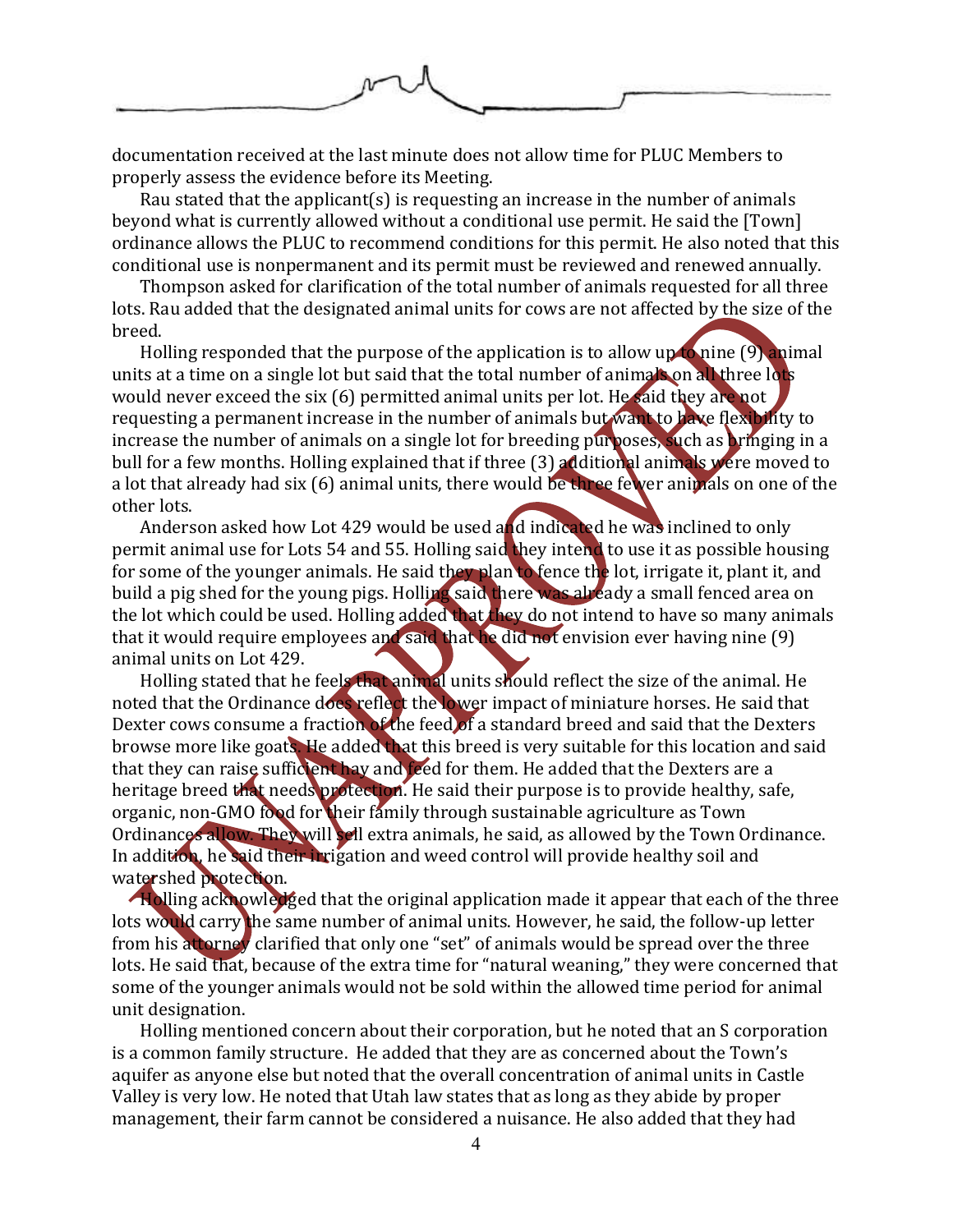

consulted "early on" with their neighbors but noted that new neighbors have since moved in, adding that Castle Valley was already designated as an agricultural area. He said that they, too, like others, had "their dreams to live."

Gibson expressed appreciation for the Community Information summary provided by the Hollings and noted the importance of direct communication between the Town and applicants and hoped to continue this direct discussion without having to channel it through lawyers. She noted that the main concern from neighbors has been about the smells and the manure. Holling said they have one pile which will be spread out once it dries and then explained the approach they are experimenting with at the suggestion of Utah State University which is to remove the manure from the sheds and corrals and spread it directly over the fields where it will be absorbed. He also noted that once all three lots are established, the impact from the animals will be spread out. It was noted by others that horse owners within Castle Valley routinely spread their manure over their fields on a daily basis.

Gibson asked Holling if he was okay with only nine (9) animal units, temporarily, at any one time on a single lot. He said he would be and that probably that would only happen on Lot 54 or 55. Holling said he was willing to accept that condition—up to eighteen (18) animal units (six per lot) with the flexibility to have up to nine  $(9)$  animal units on a single lot for a limited period of time.

Thompson suggested a condition for the animal units and a condition that the manure pile be moved. She also questioned Holling about whether sufficient water rights were available for proper management. She noted that some of his water rights were set to expire in 2024 or 2026. Holling claimed the fixed time water right can be extended. Holling indicated he was well aware of the need for water. If it became a problem, he said, they could reduce the number of animals they kept.

Anderson asked about grazing plans for the animals and whether supplemental feed would be required. Holling responded that he hoped to be up and running in a few years with production of hay, grazing, and animal feed production. He indicated that Lot 429 would also be used for growing.

Hawkins queried Holling regarding the number of lots he owns within the Town, his plans for producing meat for his family, whether Castle Valley is a good choice for a family farm location, the size of his plan, the difference between the "letter of the law" and the "spirit of the law" regarding the desire of current residents for a basically residential community and who cherish the quiet atmosphere of Castle Valley and the fresh air it provides. She asked about the impact of noise, flies, and smells from his farm.

Holling said that he also owns Lot 50. He may decide to grow hay on it and perhaps, he said, his daughter would put a few beehives on the lot. Holling explained that there were many variables that determined the amount of meat a small farm would get each year but said 400 pounds per year was average. Holling said they are currently using fly control methods and that they will begin spreading their manure out.

Hawkins also asked Holling about the commercial aspect of the farm operation. Holling noted that commercial return would not be great and is not the intent. Their intent, he said, is to live a sustainable lifestyle. He noted the pigs they are raising are small and provide about 50-70 pounds of meat each.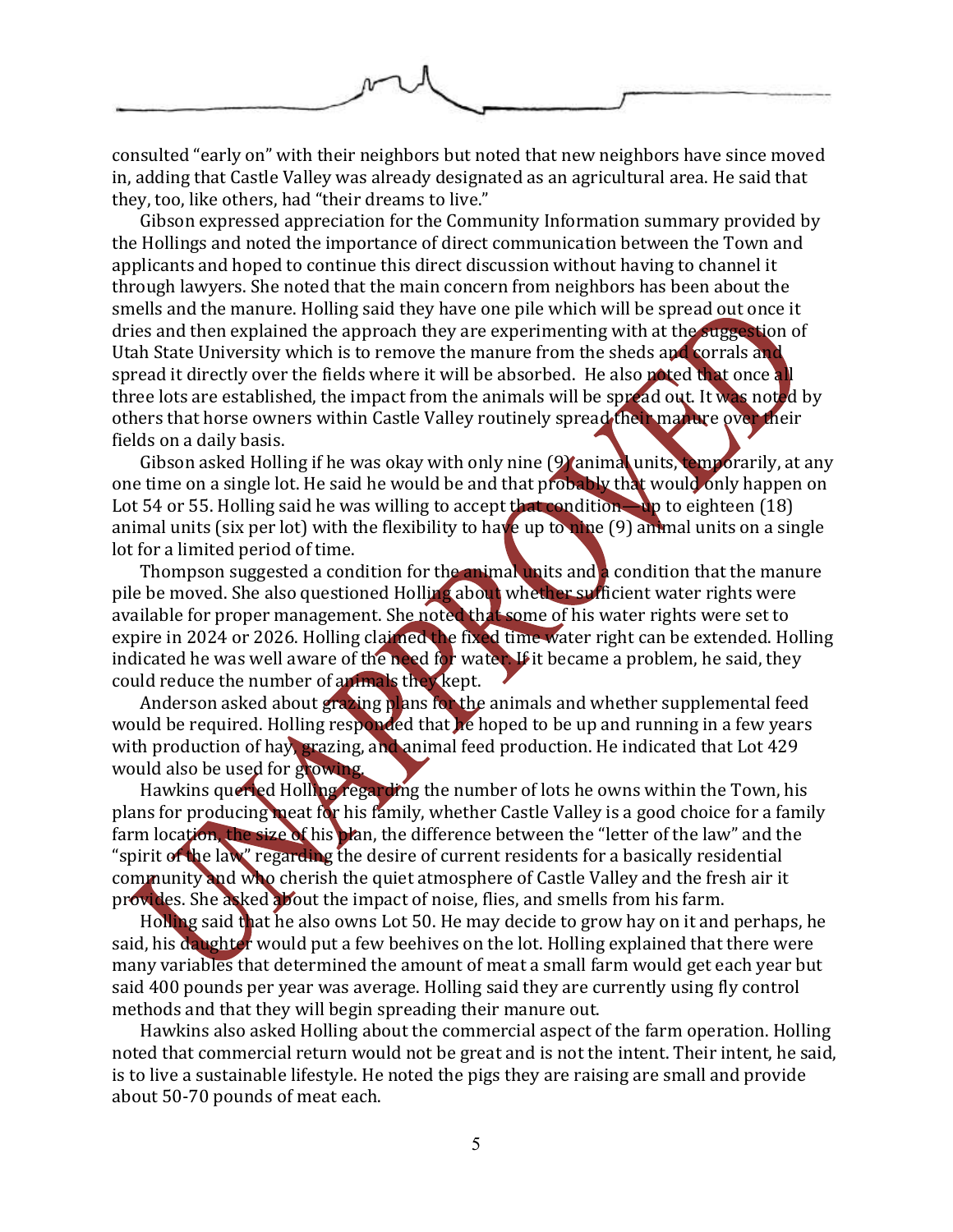

Rau asked about the suggestion from Rhonda Miller, Utah State University (USU), in her letter of September 24, 2018, regarding construction of a berm around the composting manure pile and asked why that has not been done. Holling replied that Miller now suggests they do away with the manure pile. He said what is there now is composted. Rau asked how the manure would be managed when the animals are not grazing. Holling said it would be spread and watered.

Thompson asked about management in winter. Hollings said it would be spread as soon as it can be.

Rau suggested moving the manure pile—if ever needed—and adding a berm around it should be set as a condition. He also added Miller's suggestion that a concrete base under the manure pile reduces seepage and hardening of the ground underneath and that tree planting around manure piles or composting piles were good management practices. Holling said if the new manure management practice of spreading does not work, he would consider Miller's suggestions regarding a manure pile. He also said the tree planting they were planning around the perimeter fence was intended to reduce odors (by deflecting upward). He said they are willing to work with whatever Miller recommends. Rau said her recommendations would be taken seriously and applied to development of conditions that seem appropriate.

Rau asked Holling about the dip on Lot 54 that seems to be pooling and spreading. Holling said most of the runoff was coming from their driveway which they plan to fix with gravel and possibly some grass planting.

Rau requested that Holling ask his lawyer to grant permission in writing to allow direct communication between himself and the Town in order to resolve some of these issues.

Thompson asked Holling about providing shade for the Dexter cows for their eye protection, as they are prone to sunburn. Holling said they plan some tree planting and lean-to shade structures for this purpose. Thompson said she supported conditions that would clarify management of a manure pile. Holling said he wants to try the spreading method recommended by USU first. She said, she too, would like to see the manure pile moved away from Lazaris. Thompson also mentioned concerns from residents regarding the number of pigs and the smell from pigs. Holling said he has had pigs for several years and has had no complaints.

Thompson said she would like to tour the farm, especially the pig facility, and see the layout. Holling will consult his lawyer and arrange a site visit.

Anderson noted that he has been a resident of Castle Valley for 25 years. He said he is concerned that the number of animals and the amount of waste they produce will exceed the land's capacity to handle it. He said this is a fragile zone. He asked: is the land you have going to accept the amount of waste you will put on it—through percolation, runoff, evaporation? Holling replied that the pigs are hay eaters. He said that Miller said that because of this—the pig manure can be mixed with the cow manure, which will be recycled back into grass growth and will not percolate down beyond the six foot depth of root growth.

Public comment expressed concerns about impacts from manure piles on all three lots, whether commercial agriculture should require a business permit, whether slaughtering would take place on site, adequacy of the fence between Lots 429 and 428, confusion about numbers of animals, excess fly population, the carrying capacity of the land in its ability to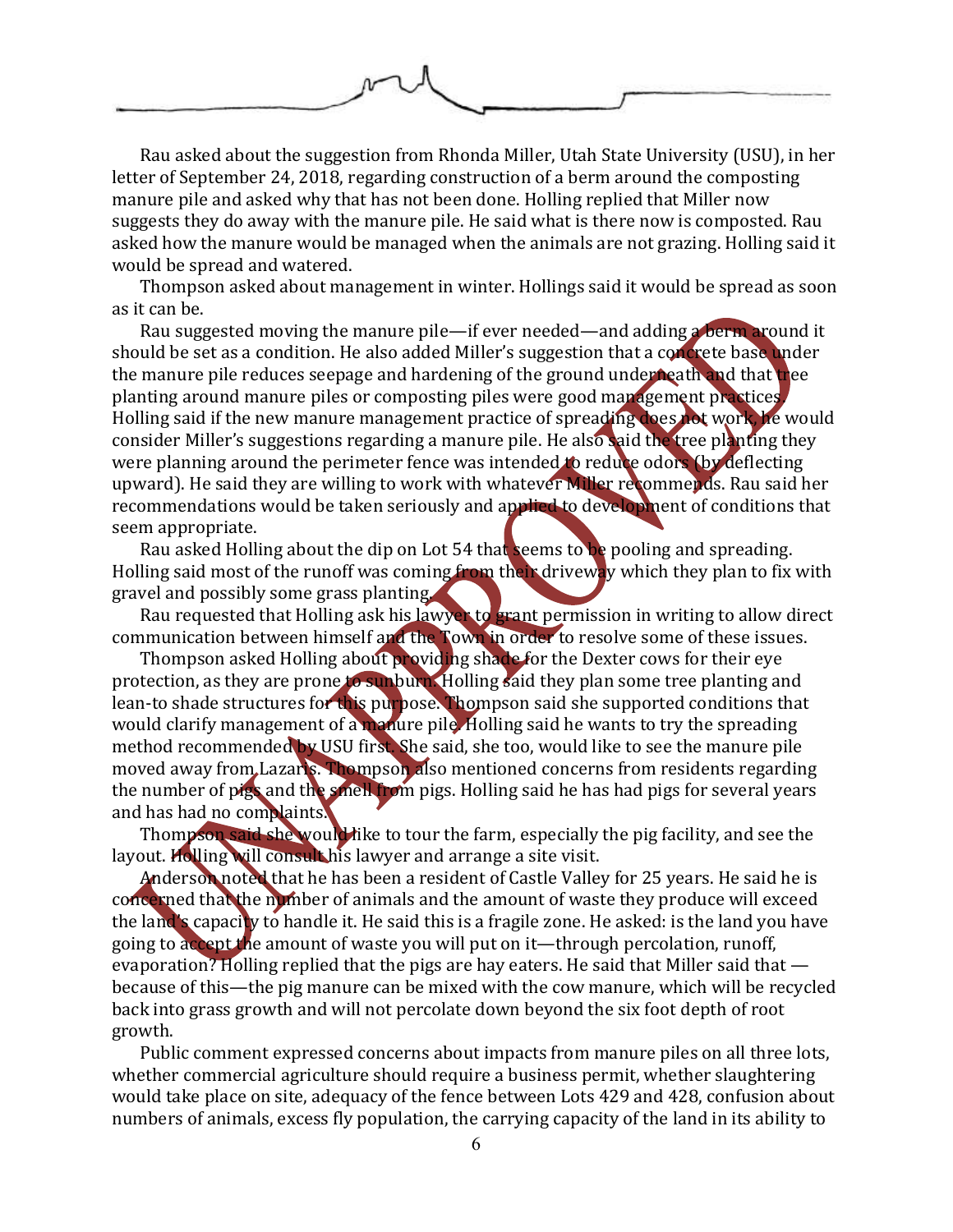

absorb spread manure, the effect of drought on the land's ability to handle the manure, whether the manure should be hauled away, the lack of maps and supporting evidence for review, the discomfort of neighbors having to be the monitors, whether an independent party should be responsible for follow-up inspections and who would pay for it, and the number of employees.

Mayor Duncan and others added that the current corral on Lot 54 is a nonconforming use because of its lack of setback which means that the extent of its use cannot be expanded beyond what is already allowed. There was some discussion about how conditions would address the nonconformity.

Holling repeated that they planned to spread manure over the hay fields rather than use manure piles. He said slaughtering would not be done on site. He added that they regularly apply ground treatment for fly control and suggested consulting with neighbors on Lot 428 about the current fence to protect both their interests. He said there would be no employees beyond family members. It would not be cost effective, he said. Holling stated that they want to be proactive and not do anything that will get them in trouble later.

PLUC Members generally discussed and heard ideas for conditions, including site visits, postponing the CUP until the pasture is there, granting the CUP for fewer animal units than requested and monitoring the management practices for the first year.

May asked that complete information regarding the application be provided to the public before approval.

Holling stated they are not trying to expand; they are asking for flexibility.

Rau summed up the sentiment that the PLUC was not yet ready to set conditions or make a recommendation to the Town Council. They will do additional research over the next month, including consulting an expert as suggested by Mayor Duncan, and continue the discussion at next month's Meeting. He asked that additional suggestions be submitted by the applicant and by the public in advance of the next Meeting to allow time for review and consideration.

Anderson said to Holling that the PLUC will want to communicate with him during the month and asked for a more direct way of communication.

Anderson moved to table Item 5. Gibson seconded the Motion. Anderson, Hawkins, Gibson, Rau, and Thompson approved the Motion. The Motion passed unanimously.

### **UNFINISHED BUSINESS**

### **6. Discussion and possible action re: solar permit applications for 48 kW on Lot 54 and 75 kW on Lot 55.**

Anderson moved to untable Item 6. Thompson seconded the Motion. Anderson, Hawkins, Gibson, Rau, and Thompson approved the Motion. The Motion passed unanimously.

Rau reviewed the circumstance surrounding these applications. He said they were submitted about one and one-half years ago and have gone through much legal review with a final decision from the Utah State Ombudsman's Office that the Town accept the solar permit applications and review them based on the ordinance that was in effect at the time of the submission. Rau said that the Ordinance only regulated setbacks at that time.

Rau asked the applicant if the applications have changed. Holling said the applications are the same for size and location; only the individual items may change because of changes in technology. Holling said he would be willing to work with neighbors regarding location.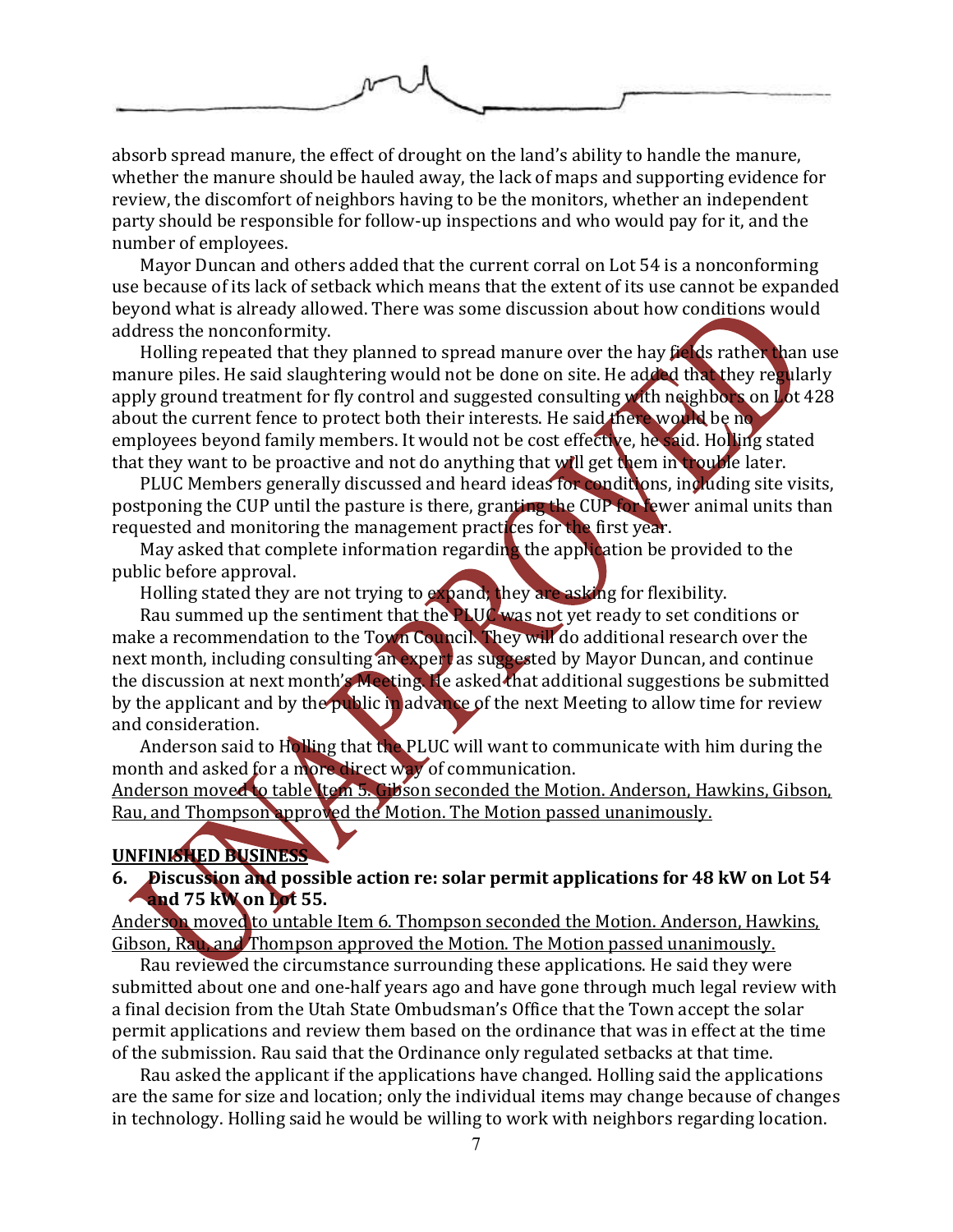

Hawkins questioned Holling regarding the number of panels and the size of the systems. Holling explained that the system is large so that they can be totally off grid. He noted that the number of panels might be reduced because of the increase in efficiency of newer panels. According to Holling, their electrical needs are very high due to electric appliances, irrigation pumps that may run 12-24 hours a day in summer, business computers that run 24 hours a day, etc.

Rau asked about the temporary dwelling currently located where the panels will be placed. Holling said the temporary dwelling will be removed.

Holling added that the current height of the ground-mounted panels is 13.4 feet and would be oriented in a similar direction to Bruce Keeler's panels. He repeated his willingness to work with neighbors.

Anderson suggested that Holling talk with Peter Lawson who produces around 140 kW of solar power and irrigates 110 acres. Holling added that they will be irrigating in summer and require twice the number of panels for winter sun.

Holling said he needs reliable power 24/7 and agreed to install as little as needed in order to meet his energy demands. He said he would like to have time to research the most efficient equipment and placements. He asked for an agreement with the Town to allow him to put up a panel for "say...six months" to determine efficiency without his permit expiring. He asked about a variance or an agreement to do away with the setbacks in order to move the panels farther back from Castle Valley Drive and to increase the efficiency of having the panels closer together.

Thompson said that the technical aspects of the application are judged by the Grand County Building Department. She stated that the PLUC does need to know about the need for storage buildings and whether they will require permits. Holling said he hoped to have that infrastructure underground. Rau added the need for fencing. Holling replied that fencing can surround one or several arrays and noted that grazing is allowed beneath the panels.

Roth explained the Castle Valley building permit process which has a six-month expiration date if Grand County approval has not been granted within that time period. She said the PLUC cannot reduce setbacks because one of the properties may be sold later. She said possibly a lot line adjustment or the combining of the two lots might provide a solution. Holling asked about the use of a variance.

Rau again asked Holling to provide a letter from his lawyer that would allow direct discussion between the Town and Holling. Rau will seek clarification about the variance process.

Thompson moved to retable Item 6. Anderson seconded the Motion. Anderson, Hawkins, Gibson, Rau, and Thompson approved the Motion. The Motion passed unanimously.

- **7. Discussion and possible action re: proposed amendments to Ordinance 2003-3 (tabled) –** Left tabled.
- **8. Closed Meeting** None.